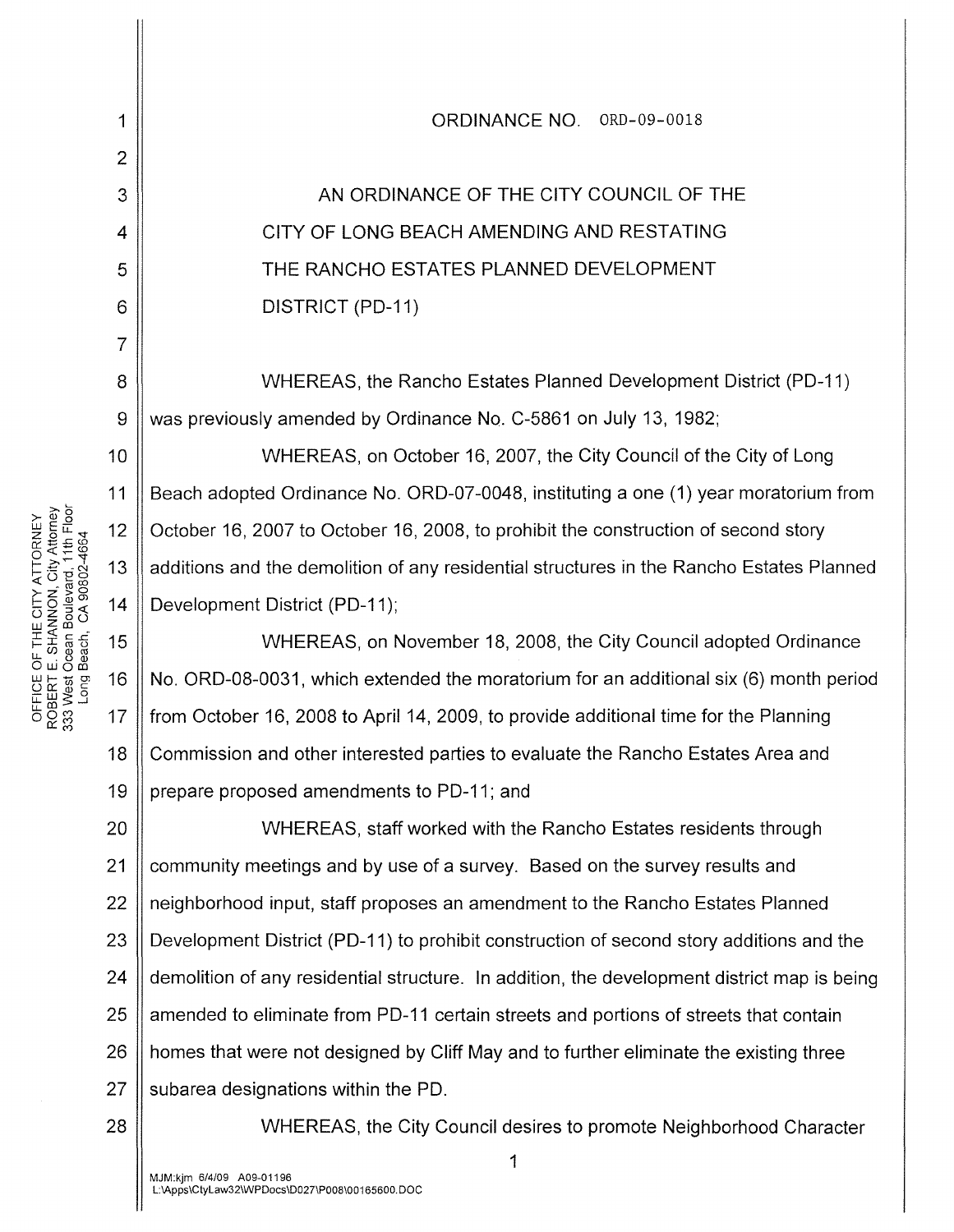1 | Stabilization in the Rancho Estates Planned Development District (PD-11) by prohibiting 2 | construction of second story additions and the demolition of any existing residential 3 building or structure within said area, and by amending the development district map in 4 | order to eliminate certain streets or portions of streets from the PD that do not contain  $5 \parallel$  Cliff May designed homes.

6 || NOW, THEREFORE, the City Council of the City of Long Beach ordains as 7 || follows:

8 9 Section 1. The Rancho Estates Planned Development District (PD-11) of the Long Beach Municipal is amended and restated in its entirety to read as follows:

A. **INTENT.** 

This planned development district is established to preserve and enhance the unique character of the Rancho Estates Area. The district is characterized by single-family dwellings, the majority of which are one (1) story in height and are situated in the rear portion of the lot. Each dwelling has a strong indoor-outdoor relationship and is dependent upon use of the front yard area for private open space. The demolition of any existing residential building or structure as the term "demolish" is defined in the Long Beach Municipal Code Section 21.15.750 is prohibited.

B. USE REGULATIONS.

Permitted uses are as specified in the R-1-N district of the Zoning Regulations.

C. SPECIAL DEVELOPMENT REQUIREMENTS

For purposes of establishing these special development restrictions, the planned development district consists of the area shown on the attached map (Exhibit A).

Permitted use standards for these areas are the R-1-N standards of the Zoning Regulations with the exception of building height and stories:

Building Height: Thirteen feet (13') one (1)-story

ATTORNEY<br>, City Attorney<br>, ard, 11th Floor<br>ard, 11th Floor<br>9802-4664

10

11

12

13

14

19

20

21

22

23

24

25

26

27

28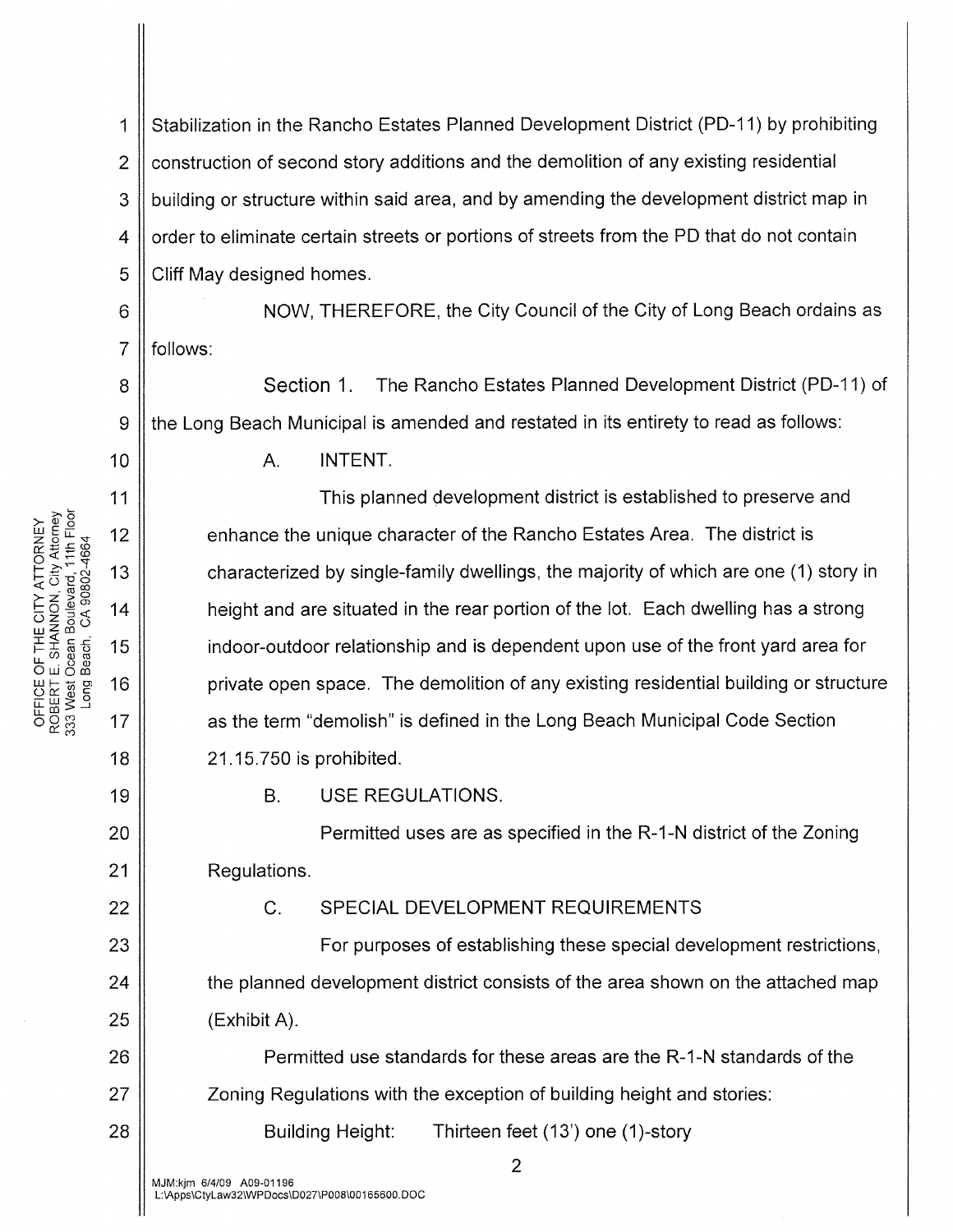2 3 4 5 6 7 8 9 10 11 >-~ >-<L>8 we- zolL"<t 12 o::::t::..C<O 0<(~<0 1- >- ~ "1 1-:!:: -N 13 <(u-eo rotJ;J >-z>o 1-0.!l!(J) 14 ()z:::l<( z ou w co I<(c.C 1-Iroo 15 lL(/)(!)(1) 18 19 20 21 22 23 24 25 26 27 28 Front yard setbacks: The following front yard setbacks shall apply: Table 1 Street Setbacks Street Setbacks Street Setbacks Street Setbacks Street Setbacks Street Setbacks Street Setbacks Lees Fence 5'0" setback Building 10'0" setback Kallin **Fence** Fence 6'0" setback Building 10'0" setback Roxanne Fence 5'0" setback Building 10'0" setback Karen **Fence** Fence 5'0" setback Building 10'0" setback Volk Fence 3'0" setback Building 3'0" setback Shipway Fence 5'0" setback Building 20'0" setback Pattiz Fence 10'0" setback Building 20'0" setback Stevely Fence 5'0" setback Building 10'0" setback Rosebay Fence 5'0" setback Building 20'0" setback Mezzanine Fence 5'0" setback Building 10'0" setback Metz 5'0" setback Building 10'0" setback Lanai 5'0" setback Building 10'0" setback Killdee 2'0" setback Building 5'0" setback Premium Fence Fence 10'0" setback Building 10'0" setback Studebaker Fence **Fence** 6'0" setback Building **20'0** Building **20'0** Garages shall be setback twenty (20) feet from the property line but may conform to the front yard setbacks for buildings if the following requirements are met. 1. An automatic garage door opener is provided; and

O D D D D D D D D D D D D D D<br>ROBERT E J O<br>ROBER J 17<br>O S 33 17

1

Standards:

MJM:kjm 6/4/09 A09-01196 L:\Apps\Ctylaw32\WPDocs\D027\P008\00165600. DOC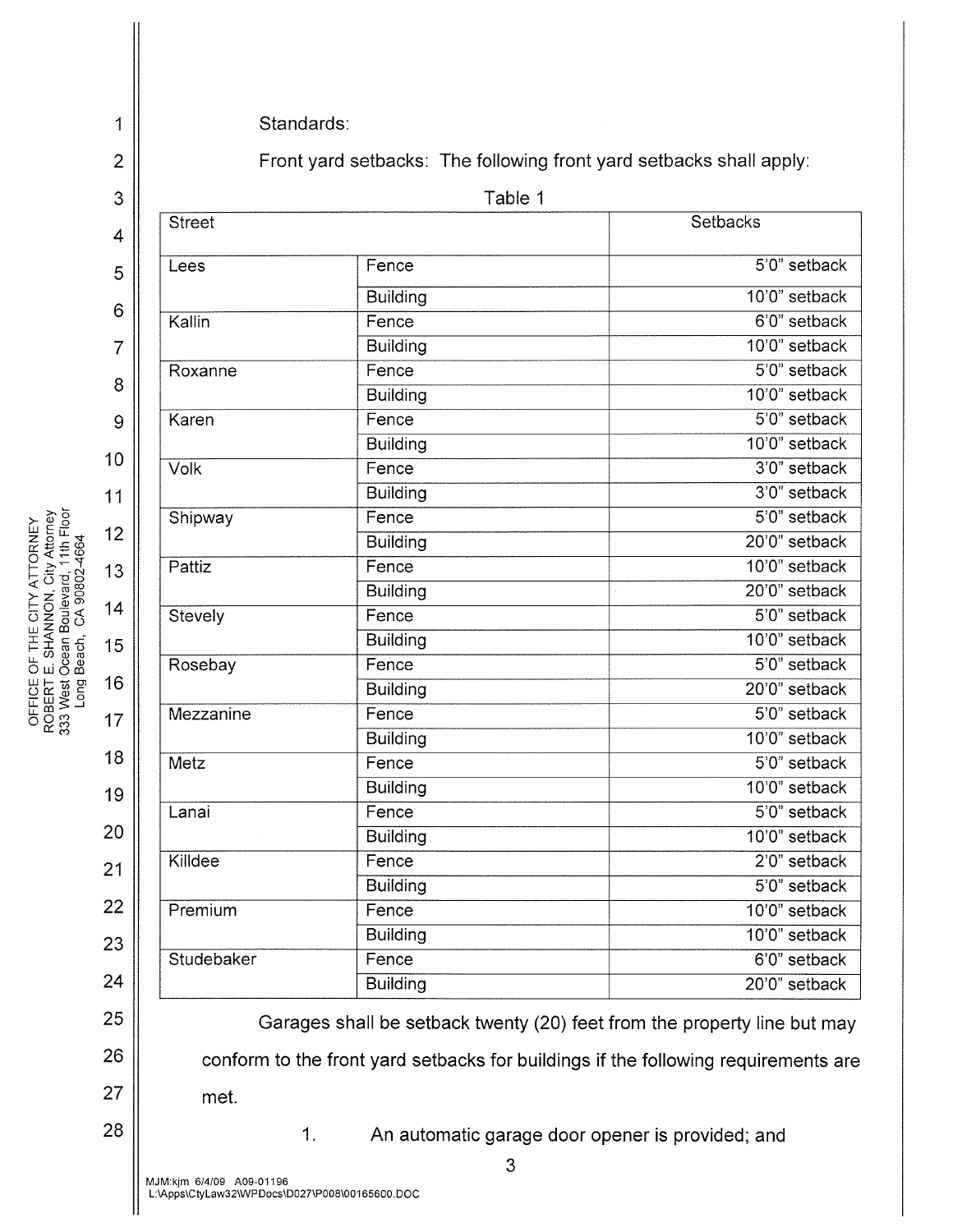| 1              | 2.                                                                                                               | Fences over three (3) feet in height which are adjacent to the         |                                  |  |
|----------------|------------------------------------------------------------------------------------------------------------------|------------------------------------------------------------------------|----------------------------------|--|
| $\overline{2}$ |                                                                                                                  | garage must have a five-foot-by-five-foot (5'x5') corner cut off       |                                  |  |
| 3              |                                                                                                                  | for visibility; or                                                     |                                  |  |
| 4              | 3.                                                                                                               | The garage is situated with the garage door facing                     |                                  |  |
| 5              |                                                                                                                  | perpendicular to the property line.                                    |                                  |  |
| 6              |                                                                                                                  | Side yards: Four (4) feet.                                             |                                  |  |
| 7              |                                                                                                                  | Rear yards: Five (5) feet.                                             |                                  |  |
| 8              |                                                                                                                  | All other standards shall be as specified in the R-1-N district of the |                                  |  |
| 9              | Zoning Regulations except building heights/stories and front yard fence and                                      |                                                                        |                                  |  |
| 10             | building setbacks as listed.                                                                                     |                                                                        |                                  |  |
| 11             | Section 2. The City Clerk shall certify to the passage of this ordinance by                                      |                                                                        |                                  |  |
| 12             | the City Council and cause it to be posted in three (3) conspicuous places in the City of                        |                                                                        |                                  |  |
| 13             | Long Beach, and it shall take effect on the thirty-first (31st) day after it is approved by the                  |                                                                        |                                  |  |
| 14             | Mayor.                                                                                                           |                                                                        |                                  |  |
| 15             | I hereby certify that the foregoing ordinance was adopted by the City Council of                                 |                                                                        |                                  |  |
| 16             | the City of Long Beach at its meeting of $\underline{\hspace{1cm}}$ July 21 _____, 2009, by the following votes: |                                                                        |                                  |  |
| 17             | Ayes:                                                                                                            | Councilmembers:                                                        | Garcia, S. Lowenthal, O'Donnell, |  |
| 18             |                                                                                                                  |                                                                        | Schipske, Andrews, Gabelich,     |  |
| 19             |                                                                                                                  |                                                                        | Lerch.                           |  |
| 20             | Noes:                                                                                                            | Councilmembers:                                                        | None.                            |  |
| 21             |                                                                                                                  |                                                                        |                                  |  |
| 22             | Absent:                                                                                                          | Councilmembers:                                                        | DeLong, Reyes Uranga.            |  |
| 23             |                                                                                                                  |                                                                        |                                  |  |
| 24             |                                                                                                                  |                                                                        |                                  |  |
| 25             |                                                                                                                  |                                                                        | City Clerk                       |  |
| 26             | Approved: $\overline{1}$                                                                                         |                                                                        |                                  |  |
| 27             |                                                                                                                  |                                                                        | Mayor                            |  |
| 28             |                                                                                                                  |                                                                        |                                  |  |
|                |                                                                                                                  |                                                                        |                                  |  |

<sup>11</sup>>.'- >-GJ8 we-zou..~ 12 o::t\_c<O o<(;::u:> FIT A LI SIN MOSCON CHINAN CHINAN CHINAN CHINAN CHINAN CHINAN CHINAN CHINAN CHINAN CHINAN CHINAN CHINAN CHINAN CHINAN CHINAN CHINAN CHINAN CHINAN CHINAN CHINAN CHINAN CHINAN CHINAN CHINAN CHINAN CHINAN CHINAN CHINAN CHINAN  $\parallel$